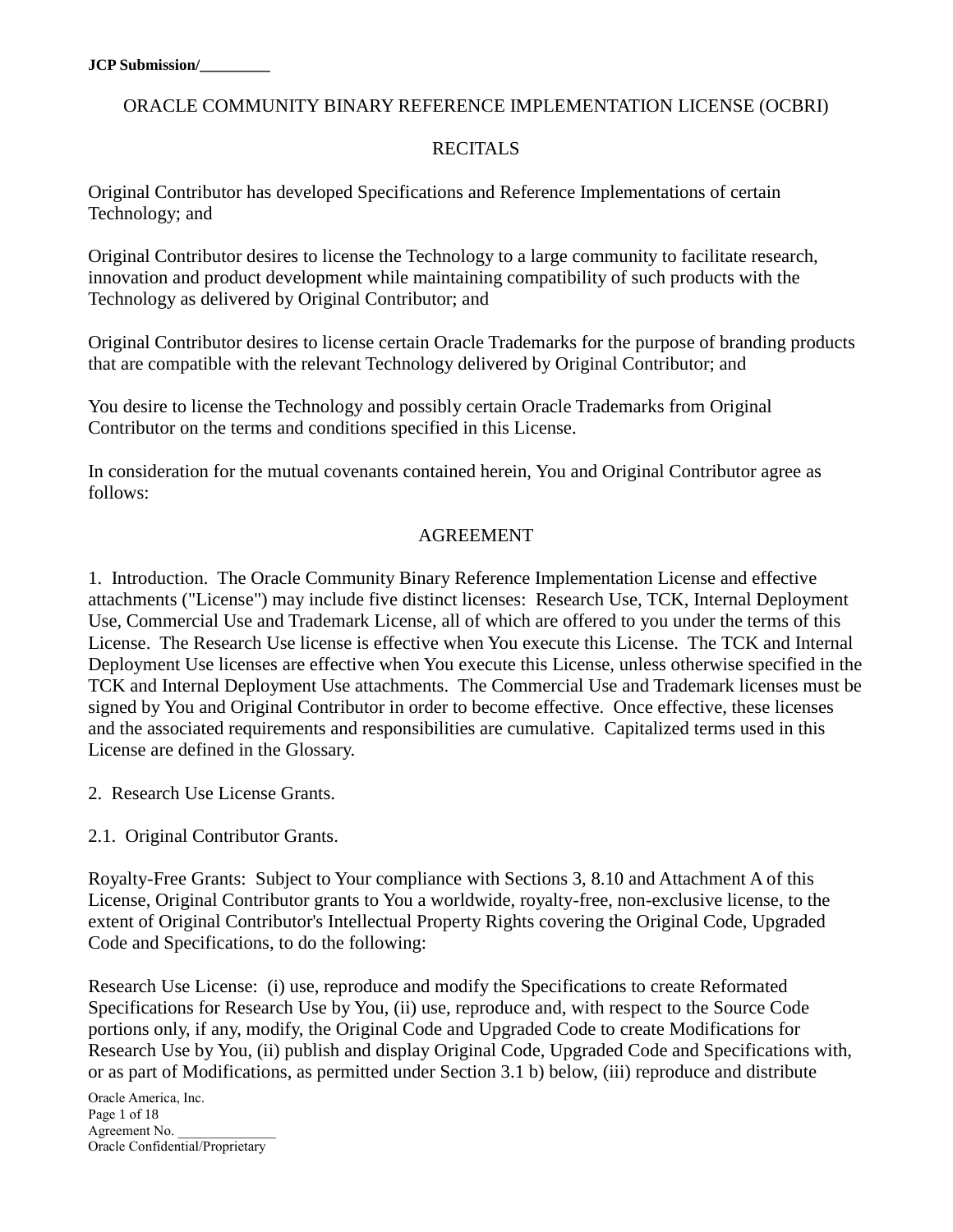copies of Original Code and Upgraded Code to Licensees and students for Research Use by You, (iv) compile, reproduce and distribute Original Code and Upgraded Code in Executable form, and Reformatted Specifications to anyone for Research Use by You.

b) Other than the licenses expressly granted in this License, Original Contributor retains all right, title, and interest in Original Code and Upgraded Code and Specifications.

2.2. Your Grants.

a) To Other Licensees. You hereby grant to each Licensee a license to Your Error Corrections and Shared Modifications, of the same scope and extent as Original Contributor's licenses under Section 2.1 above relative to Research Use, Attachment C relative to Internal Deployment Use, and Attachment D relative to Commercial Use.

b) To Original Contributor. You hereby grant to Original Contributor a worldwide, royalty-free, nonexclusive, perpetual and irrevocable license, to the extent of Your Intellectual Property Rights covering Your Error Corrections, Shared Modifications and Reformatted Specifications, to use, reproduce, modify, display and distribute Your Error Corrections, Shared Modifications and Reformatted Specifications, in any form, including the right to sublicense such rights through multiple tiers of distribution.

c) Other than the licenses expressly granted in Sections 2.2 a) and b) above, and the restriction set forth in Section 3.1 d)(iv) below, You retain all right, title, and interest in Your Error Corrections, Shared Modifications and Reformatted Specifications.

2.3. Contributor Modifications. You may use, reproduce, modify, display and distribute Contributor Error Corrections, Shared Modifications and Reformatted Specifications, obtained by You under this License, to the same scope and extent as with Original Code, Upgraded Code and Specifications.

2.4. Subcontracting. You may deliver the Source Code portions only, if any, of the Covered Code to other Licensees having at least a Research Use license, for the sole purpose of furnishing development services to You in connection with Your rights granted in this License. All such Licensees must execute appropriate documents with respect to such work consistent with the terms of this License, and acknowledging their work-made-for-hire status or assigning exclusive right to the work product and associated Intellectual Property Rights to You.

3. Requirements and Responsibilities.

3.1. Research Use License. As a condition of exercising the rights granted under Section 2.1 above, You agree to comply with the following:

a) Your Contribution to the Community. All Error Corrections and Shared Modifications which You create or contribute to are automatically subject to the licenses granted under Section 2.2 above. You are encouraged to license all of Your other Modifications under Section 2.2 as Shared Modifications, but are not required to do so. You agree to notify Original Contributor of any errors in the Specification.

Oracle America, Inc. Page 2 of 18 Agreement No. Oracle Confidential/Proprietary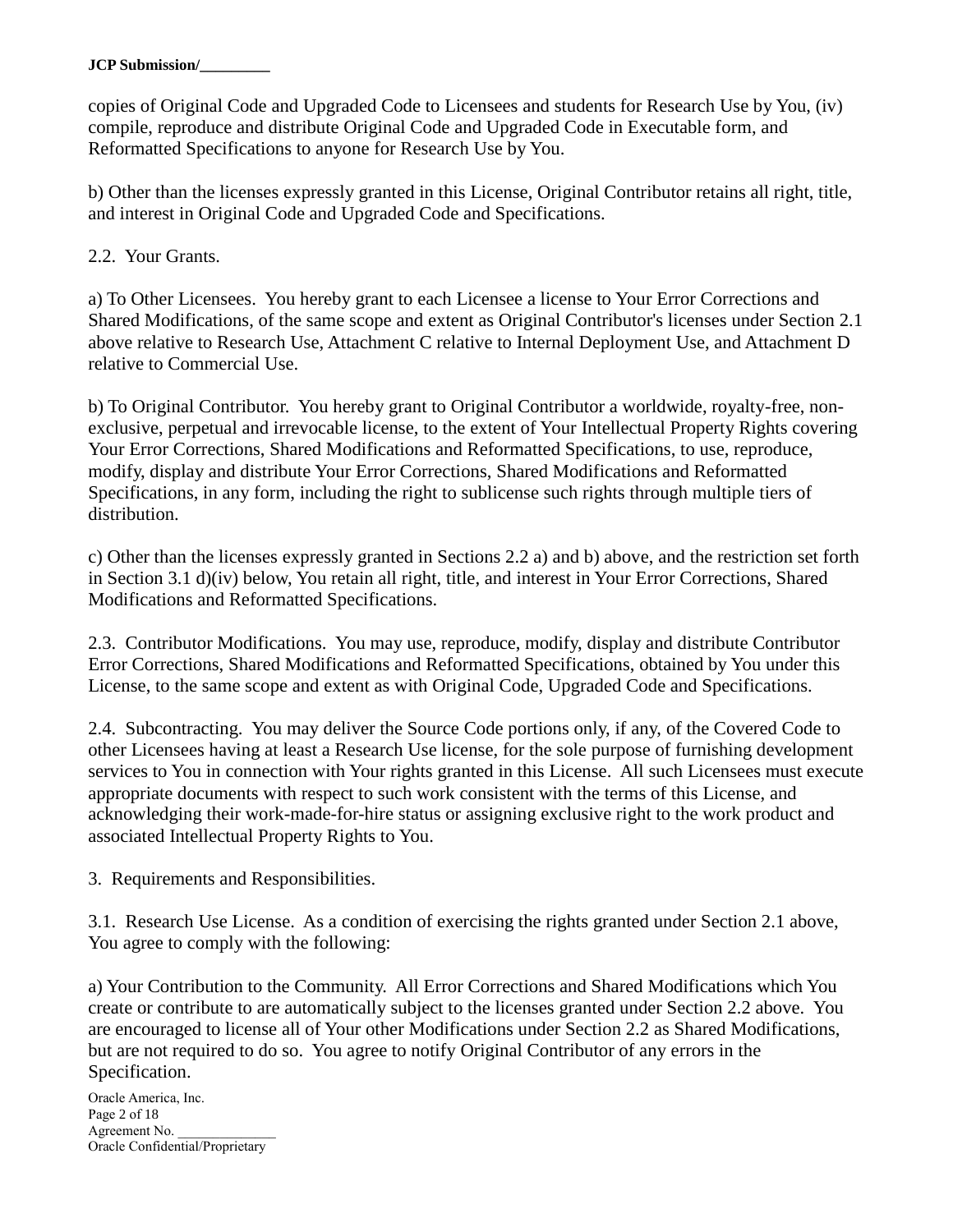b) Source Code Availability. You agree to provide all Your Error Corrections to Original Contributor as soon as reasonably practicable and, in any event, prior to Internal Deployment Use or Commercial Use, if applicable. Original Contributor may, at its discretion, post Source Code for Your Error Corrections and Shared Modifications on the Community Webserver. You may also post Error Corrections and Shared Modifications on a web-server of Your choice; provided, that You must take reasonable precautions to ensure that only Licensees have access to such Error Corrections and Shared Modifications. Such precautions shall include, without limitation, a password protection scheme limited to Licensees and a click-on, download certification of Licensee status required of those attempting to download from the server. An example of an acceptable certification is attached as Attachment A-2.

c) Notices. All Error Corrections and Shared Modifications You create or contribute to must include a file documenting the additions and changes You made and the date of such additions and changes. You must also include the notice set forth in Attachment A-1 in the file header. If it is not possible to put the notice in a particular Source Code file due to its structure, then You must include the notice in a location (such as a relevant directory file), where a recipient would be most likely to look for such a notice.

## d) Redistribution.

(i) Source. The Source Code portions, if any, of the Covered Code may be distributed only to another Licensee (except for students as provided below). You may not offer or impose any terms on any Covered Code that alter the rights, requirements, or responsibilities of such Licensee. You may distribute the Source Code portions, if any, of the Covered Code to students for use in connection with their course work and research projects undertaken at accredited educational institutions. Such students need not be Licensees, but must be given a copy of the notice set forth in Attachment A-3 and such notice must also be included in a file header or prominent location in the Source Code made available to such students.

(ii) Executable. You may distribute Executable version(s) of Covered Code to Licensees and other third parties only for the purpose of evaluation and comment in connection with Research Use by You and under a license of Your choice, but which limits use of such Executable version(s) of Covered Code only to that purpose.

(iii) Modified Class, Interface and Package Naming. In connection with Research Use by You only, You may use Original Contributor's class, interface and package names only to accurately reference or invoke the Source Code files You modify. Original Contributor grants to You a limited license to the extent necessary for such purposes.

(iv) Modifications. You expressly agree that any distribution, in whole or in part, of Modifications developed by You shall only be done pursuant to the term and conditions of this License.

e) Extensions.

(i) Covered Code. You may not include any Source Code of Community Code in any Extensions;

Oracle America, Inc. Page 3 of 18 Agreement No. Oracle Confidential/Proprietary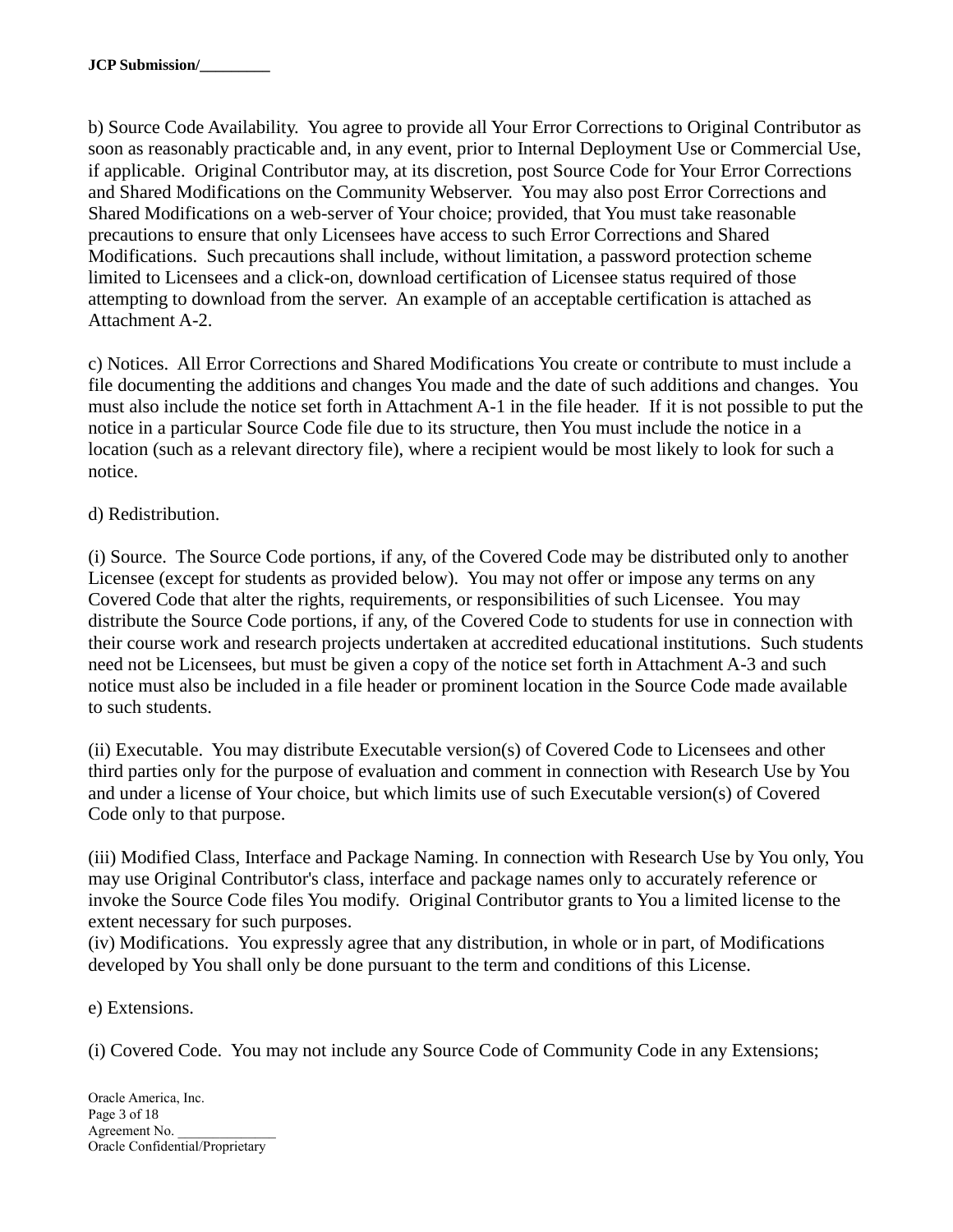(ii) Publication. No later than the date on which You first distribute such Extension for Commercial Use, You must publish to the industry, on a non-confidential basis and free of all copyright restrictions with respect to reproduction and use, an accurate and current specification for any Extension. In addition, You must make available an appropriate test suite, pursuant to the same rights as the specification, sufficiently detailed to allow any third party reasonably skilled in the technology to produce implementations of the Extension compatible with the specification. Such test suites must be made available as soon as reasonably practicable but, in no event, later than ninety (90) days after Your first Commercial Use of the Extension. You must use reasonable efforts to promptly clarify and correct the specification and the test suite upon written request by Original Contributor.

(iii) Open. You agree to refrain from enforcing any Intellectual Property Rights You may have covering any interface(s) of Your Extension, which would prevent the implementation of such interface(s) by Original Contributor or any Licensee. This obligation does not prevent You from enforcing any Intellectual Property Right You have that would otherwise be infringed by an implementation of Your Extension.

(iv) Class, Interface and Package Naming. You may not add any packages, or any public or protected classes or interfaces with names that originate or might appear to originate from Original Contributor including, without limitation, package or class names which begin with "sun", "java", "javax", "jini", "net.jini", "com.sun", "com.oracle" or their equivalents in any subsequent class, interface and/or package naming convention adopted by Original Contributor. It is specifically suggested that You name any new packages using the "Unique Package Naming Convention" as described in "The Java Language Specification" by James Gosling, Bill Joy, and Guy Steele, ISBN 0-201-63451-1, August 1996. Section 7.7 "Unique Package Names", on page 125 of this specification which states, in part:

"You form a unique package name by first having (or belonging to an organization that has) an Internet domain name, such as "sun.com". You then reverse the name, component by component, to obtain, in this example, "Com.sun", and use this as a prefix for Your package names, using a convention developed within Your organization to further administer package names."

3.2. Additional Requirements and Responsibilities. Any additional requirements and responsibilities relating to the Technology are listed in Attachment F (Additional Requirements and Responsibilities), if applicable, and are hereby incorporated into this Section 3.

4. Versions of the License.

4.1. License Versions. Original Contributor may publish revised versions of the License from time to time. Each version will be given a distinguishing version number.

4.2. Effect. Once a particular version of Covered Code has been provided under a version of the License, You may always continue to use such Covered Code under the terms of that version of the License. You may also choose to use such Covered Code under the terms of any subsequent version of the License. No one other than Original Contributor has the right to promulgate License versions.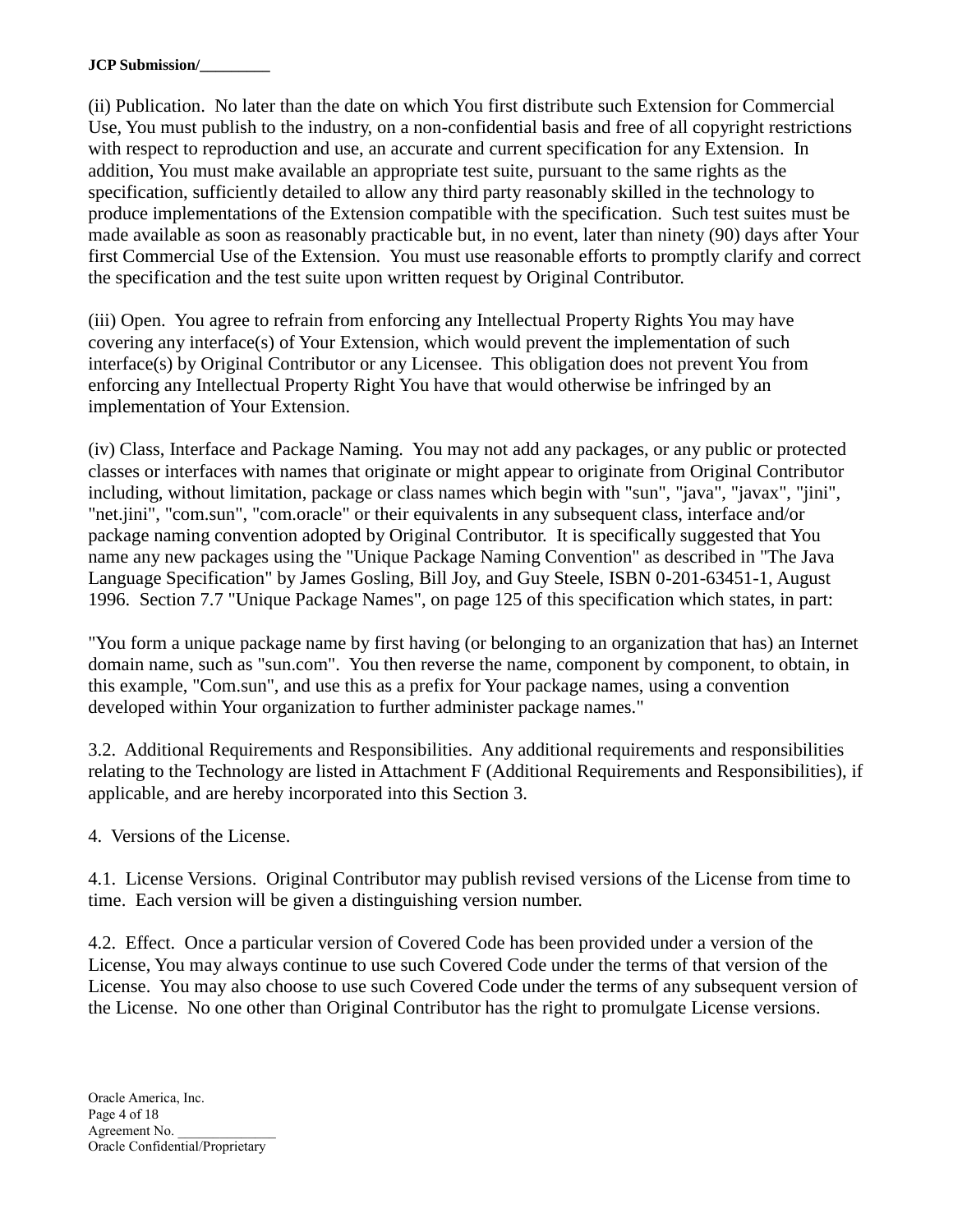## 5. Disclaimer of Warranty.

5.1. COVERED CODE IS PROVIDED UNDER THIS LICENSE "AS IS," WITHOUT WARRANTY OF ANY KIND, EITHER EXPRESS OR IMPLIED, INCLUDING, WITHOUT LIMITATION, WARRANTIES THAT THE COVERED CODE IS FREE OF DEFECTS, MERCHANTABLE, FIT FOR A PARTICULAR PURPOSE OR NON-INFRINGING. YOU AGREE TO BEAR THE ENTIRE RISK IN CONNECTION WITH YOUR USE AND DISTRIBUTION OF COVERED CODE UNDER THIS LICENSE. THIS DISCLAIMER OF WARRANTY CONSTITUTES AN ESSENTIAL PART OF THIS LICENSE. NO USE OF ANY COVERED CODE IS AUTHORIZED HEREUNDER EXCEPT SUBJECT TO THIS DISCLAIMER.

5.2. You acknowledge that Original Code, Upgraded Code and Specifications are not designed or intended for use in (i) on-line control of aircraft, air traffic, aircraft navigation or aircraft communications; or (ii) in the design, construction, operation or maintenance of any nuclear facility. Original Contributor disclaims any express or implied warranty of fitness for such uses.

6. Termination.

6.1. By You. You may terminate the Research Use license at anytime by providing written notice to Original Contributor.

6.2. By Original Contributor. This License and the rights granted hereunder will terminate: (i) automatically if You fail to comply with the terms of this License and fail to cure such breach within 30 days of receipt of written notice of the breach; (ii) immediately in the event of circumstances specified in Sections 7.1 and 8.4; or (iii) at Original Contributor's discretion upon any action initiated in the first instance by You alleging that use or distribution by Original Contributor or any Licensee, of Original Code, Upgraded Code, Error Corrections or Shared Modifications contributed by You, or Specifications, infringe a patent owned or controlled by You.

6.3. Effect of Termination. Upon termination, You agree to discontinue use and return or destroy all copies of Covered Code in your possession. All sublicenses to the Covered Code which you have properly granted shall survive any termination of this License. Provisions which, by their nature, should remain in effect beyond the termination of this License shall survive including, without limitation, Sections 2.2, 3, 5, 7 and 8.

6.4. Each party waives and releases the other from any claim to compensation or indemnity for permitted or lawful termination of the business relationship established by this License.

7. Liability.

7.1. Infringement. Should any of the Original Code, Upgraded Code, TCK or Specifications ("Materials") become the subject of a claim of infringement, Original Contributor may, at its sole option, (i) attempt to procure the rights necessary for You to continue using the Materials, (ii) modify the Materials so that they are no longer infringing, or (iii) terminate Your right to use the Materials, immediately upon written notice, and refund to You the amount, if any, having then actually been paid by You to Original Contributor for the Original Code, Upgraded Code and TCK, depreciated on a

Oracle America, Inc. Page 5 of 18 Agreement No. Oracle Confidential/Proprietary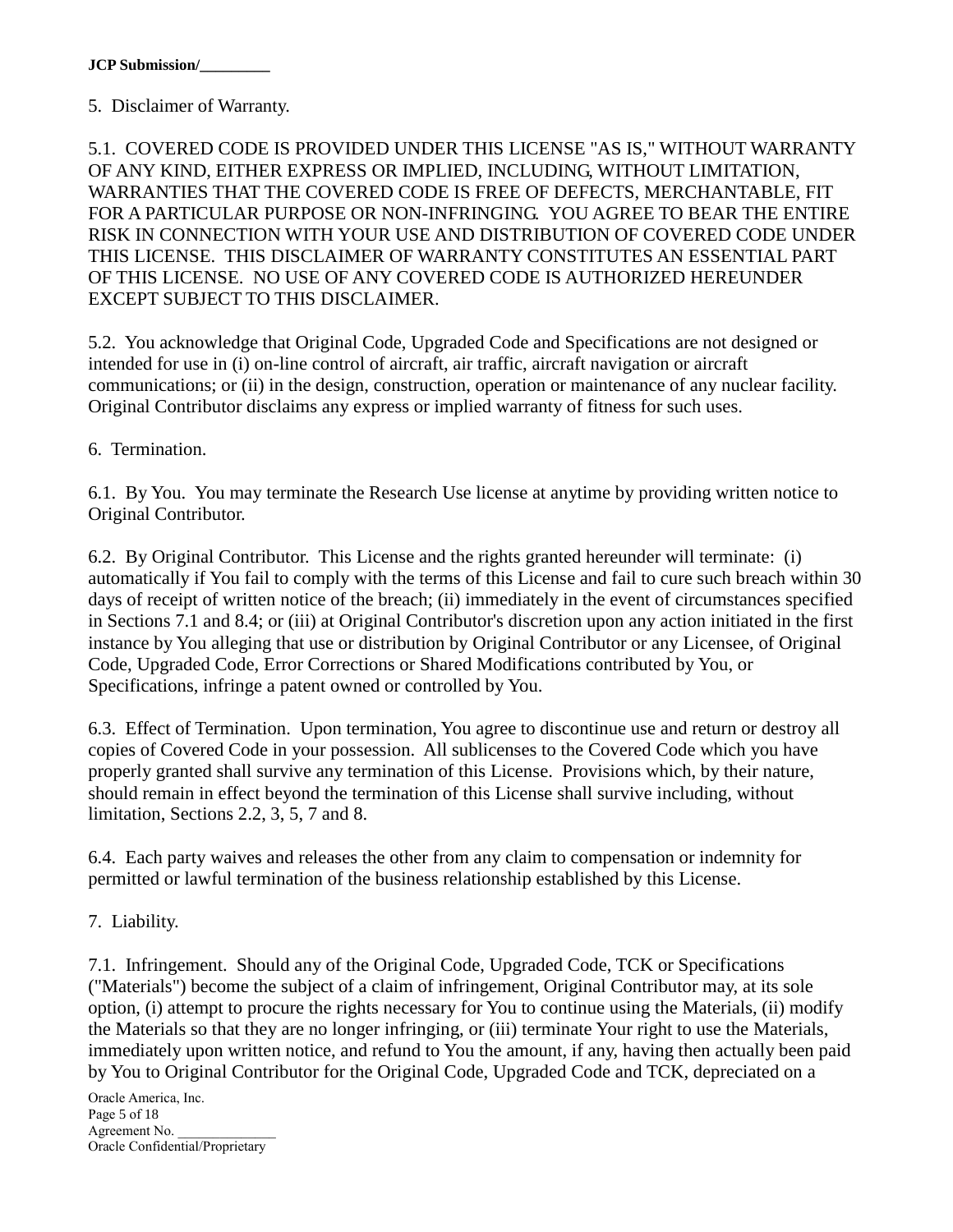straight line, five year basis.

7.2. LIMITATION OF LIABILITY. TO THE FULL EXTENT ALLOWED BY APPLICABLE LAW, ORIGINAL CONTRIBUTOR'S LIABILITY TO YOU FOR CLAIMS RELATING TO THIS LICENSE, WHETHER FOR BREACH OR IN TORT, SHALL BE LIMITED TO ONE HUNDRED PERCENT (100%) OF THE AMOUNT HAVING THEN ACTUALLY BEEN PAID BY YOU TO ORIGINAL CONTRIBUTOR FOR ALL COPIES LICENSED HEREUNDER OF THE PARTICULAR ITEMS GIVING RISE TO SUCH CLAIM, IF ANY. IN NO EVENT WILL YOU (RELATIVE TO YOUR SHARED MODIFICATIONS OR ERROR CORRECTIONS) OR ORIGINAL CONTRIBUTOR BE LIABLE FOR ANY INDIRECT, PUNITIVE, SPECIAL, INCIDENTAL OR CONSEQUENTIAL DAMAGES IN CONNECTION WITH OR ARISING OUT OF THIS LICENSE (INCLUDING, WITHOUT LIMITATION, LOSS OF PROFITS, USE, DATA, OR OTHER ECONOMIC ADVANTAGE), HOWEVER IT ARISES AND ON ANY THEORY OF LIABILITY, WHETHER IN AN ACTION FOR CONTRACT, STRICT LIABILITY OR TORT (INCLUDING NEGLIGENCE) OR OTHERWISE, WHETHER OR NOT YOU OR ORIGINAL CONTRIBUTOR HAS BEEN ADVISED OF THE POSSIBILITY OF SUCH DAMAGE AND NOTWITHSTANDING THE FAILURE OF ESSENTIAL PURPOSE OF ANY REMEDY.

8. Miscellaneous.

8.1. Trademark. You agree to comply with the then current

You agree to comply with the then current *Third Party Usage Guidelines for Oracle Trademarks* and *Third Party Usage Guidelines for Oracle Logos* currently located at

[http://www.oracle.com/html/3party.html.](http://www.oracle.com/html/3party.html) Except as expressly provided in the License, You are granted no right, title or license to, or interest in, any Oracle Trademarks. You agree not to (i) challenge Original Contributor's ownership or use of Oracle Trademarks; (ii) attempt to register any Oracle Trademarks, or any mark or logo substantially similar thereto; or (iii) incorporate any Oracle Trademarks into your own trademarks, product names, service marks, company names, or domain names.

8.2. Integration. This Agreement is the parties' entire agreement relating to its subject matter. It supersedes all prior or contemporaneous oral or written communications, proposals, conditions, representations and warranties and prevails over any conflicting or additional terms of any quote, order, acknowledgment, or other communication between the parties relating to its subject matter.

8.3. Assignment. Original Contributor may assign this License, and its rights and obligations hereunder, in its sole discretion. This Agreement will bind Licensee's successors but may not be assigned, in whole or part, without the written approval of an authorized representative of Oracle. Any non-conforming assignment shall be null and void.

8.4. Severability. If any term of this agreement is found to be invalid or unenforceable, the remaining provisions will remain effective and such term shall be replaced with a term consistent with the purpose and intent of this agreement. This agreement and the rights and restrictions hereunder may not be waived, modified or amended except in writing signed by a duly authorized representative of each party. Notwithstanding the foregoing, if You are prohibited by law from fully and specifically complying with Sections 2.2 or 3, this License will immediately terminate and You must immediately

Oracle America, Inc. Page 6 of 18 Agreement No. Oracle Confidential/Proprietary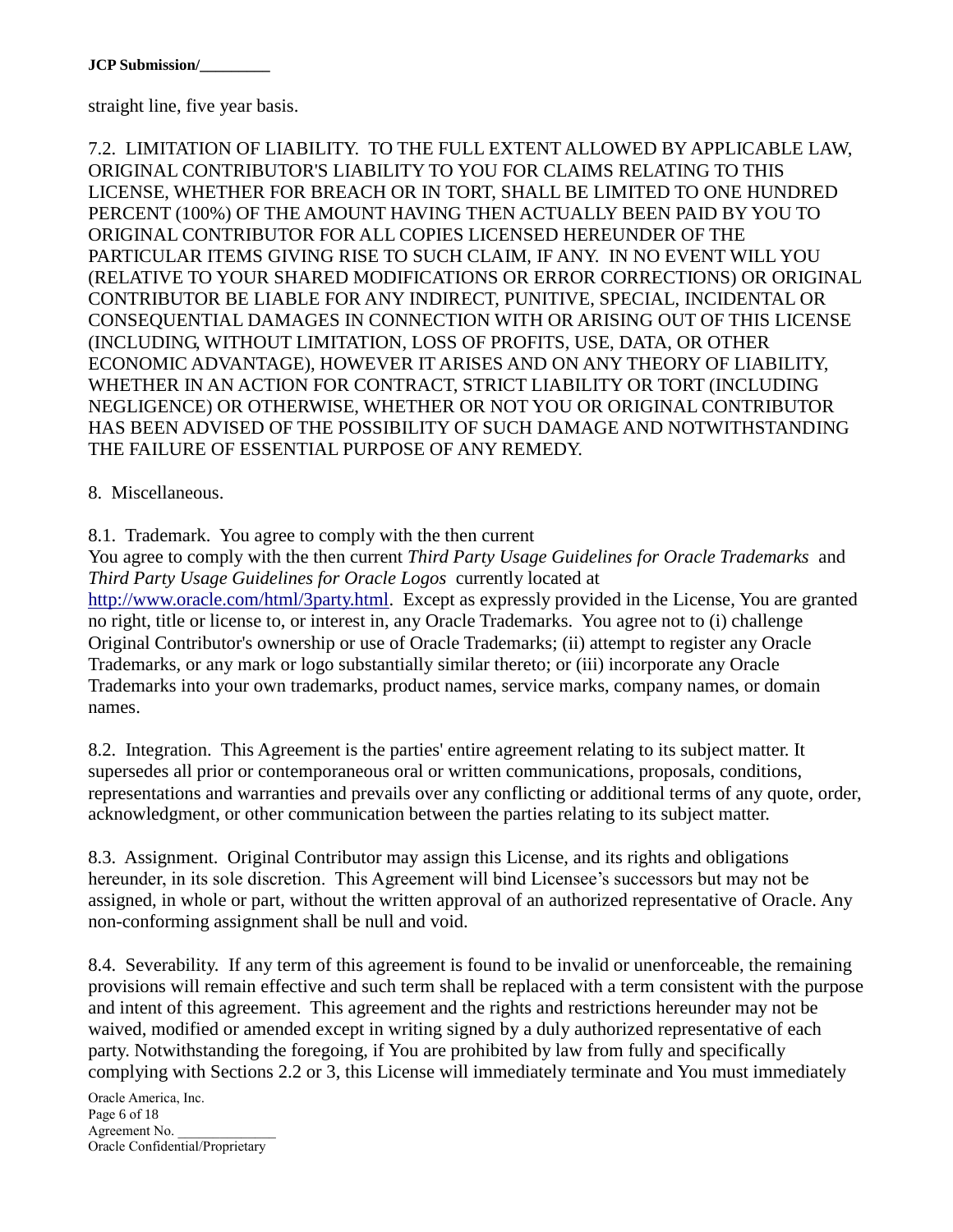discontinue any use of Covered Code.

8.5. Governing Law. Any action relating to or arising out of this Agreement will be governed by California law and controlling U.S. federal law. The U.N. Convention for the International Sale of Goods and the choice of law rules of any jurisdiction will not apply. Licensee agrees to submit to the exclusive jurisdiction of, and venue in, the courts located in San Francisco or Santa Clara counties in California in any dispute arising out of or relating to this agreement or the Licensed Software.

8.6. Construction. Any law or regulation which provides that the language of a contract shall be construed against the drafter shall not apply to this License.

8.7. U.S. Government End Users. Licensed Software and/or documentation delivered to U.S. Government end users are "commercial computer software" pursuant to the applicable Federal Acquisition Regulation and agency-specific supplemental regulations. As such, use, duplication, disclosure, modification, and adaptation of the Licensed Software and/or documentation shall be subject to the license terms and license restrictions set forth in this agreement. No other rights are granted to the U.S. Government.

8.9. Press Announcements. All press announcements relative to the execution of this License must be reviewed and approved by Original Contributor and You prior to release.

#### 8.10. International Use.

 Licensee agrees to comply fully with export laws and regulations of the United States and any other applicable export laws ("Export Laws") to assure that neither the Licensed Software and Confidential Information, nor any direct product thereof are: (a) exported, directly or indirectly, in violation of this Agreement or Export Laws; or (b) used for any purposes prohibited by the Export Laws, including, without limitation, nuclear, chemical, or biological weapons proliferation, or development of missile technology.

8.11. Language. This License is in the English language only, which language shall be controlling in all respects, and all versions of this License in any other language shall be for accommodation only and shall not be binding on the parties to this License. All communications and notices made or given pursuant to this License, and all documentation and support to be provided, unless otherwise noted, shall be in the English language.

#### GLOSSARY

1. "Commercial Use" means any use (excluding Internal Deployment Use) or distribution, directly or indirectly of Compliant Covered Code by You to any third party, alone or bundled with any other software or hardware, for direct or indirect commercial or strategic gain or advantage, subject to

Oracle America, Inc. Page 7 of 18 Agreement No. Oracle Confidential/Proprietary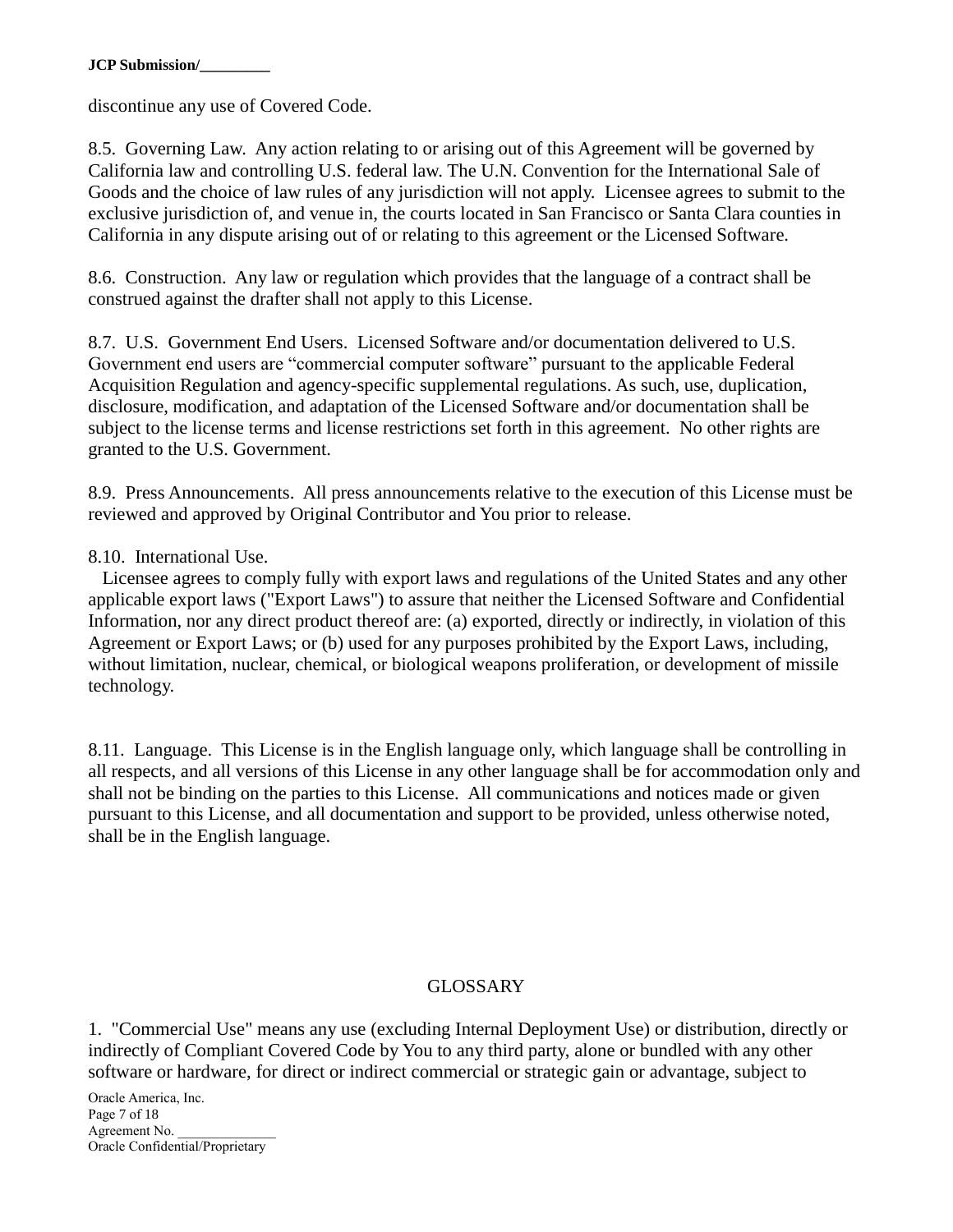execution of Attachment D by You and Original Contributor, and payment of any fees set forth therein.

2. "Community Code" means the Original Code, Upgraded Code, Error Corrections, Shared Modifications, or any combination thereof.

3. "Community Webserver(s)" means the webservers designated by Original Contributor for posting Error Corrections and Shared Modifications.

4. "Compliant Covered Code" means Covered Code that complies with the requirements of the TCK.

5. "Contributor" means each Licensee that creates or contributes to the creation of any Error Correction or Shared Modification.

6. "Covered Code" means the Original Code, Upgraded Code, Modifications, or any combination thereof.

7. "Error Correction" means any change made to Community Code which conforms to the Specification and corrects the adverse effect of a failure of Community Code to perform any function set forth in or required by the Specifications.

8. "Executable" means Covered Code that has been converted to a form other than Source Code.

9. "Extension(s)" means any additional classes or other programming code and/or interfaces developed by or for You which: (i) are designed for use with the Technology; (ii) constitute an API for a library of computing functions or services; and (iii) are disclosed to third party software developers for the purpose of developing software which invokes such additional classes or other programming code and/or interfaces. The foregoing shall not apply to software development by Your subcontractors to be exclusively used by You.

10. "Intellectual Property Rights" means worldwide statutory and common law rights associated solely with (i) patents and patent applications; (ii) works of authorship including copyrights, copyright applications, copyright registrations and "moral rights"; (iii) the protection of trade and industrial secrets and confidential information; and (iv) divisions, continuations, renewals, and re-issuances of the foregoing now existing or acquired in the future.

11. "Internal Deployment Use" means use of Compliant Covered Code (excluding Research Use) within Your business or organization only by Your employees and/or agents, subject to execution of Attachment C by You and Original Contributor, if required.

12. "Licensee" means any party that has entered into and has in effect a version of this License with Original Contributor.

13. "Modification(s)" means (i) any change to Covered Code; (ii) any new file or other representation of computer program statements that contains any portion of Covered Code; and/or (iii) any new Source Code implementing any portion of the Specifications.

Oracle America, Inc. Page 8 of 18 Agreement No. Oracle Confidential/Proprietary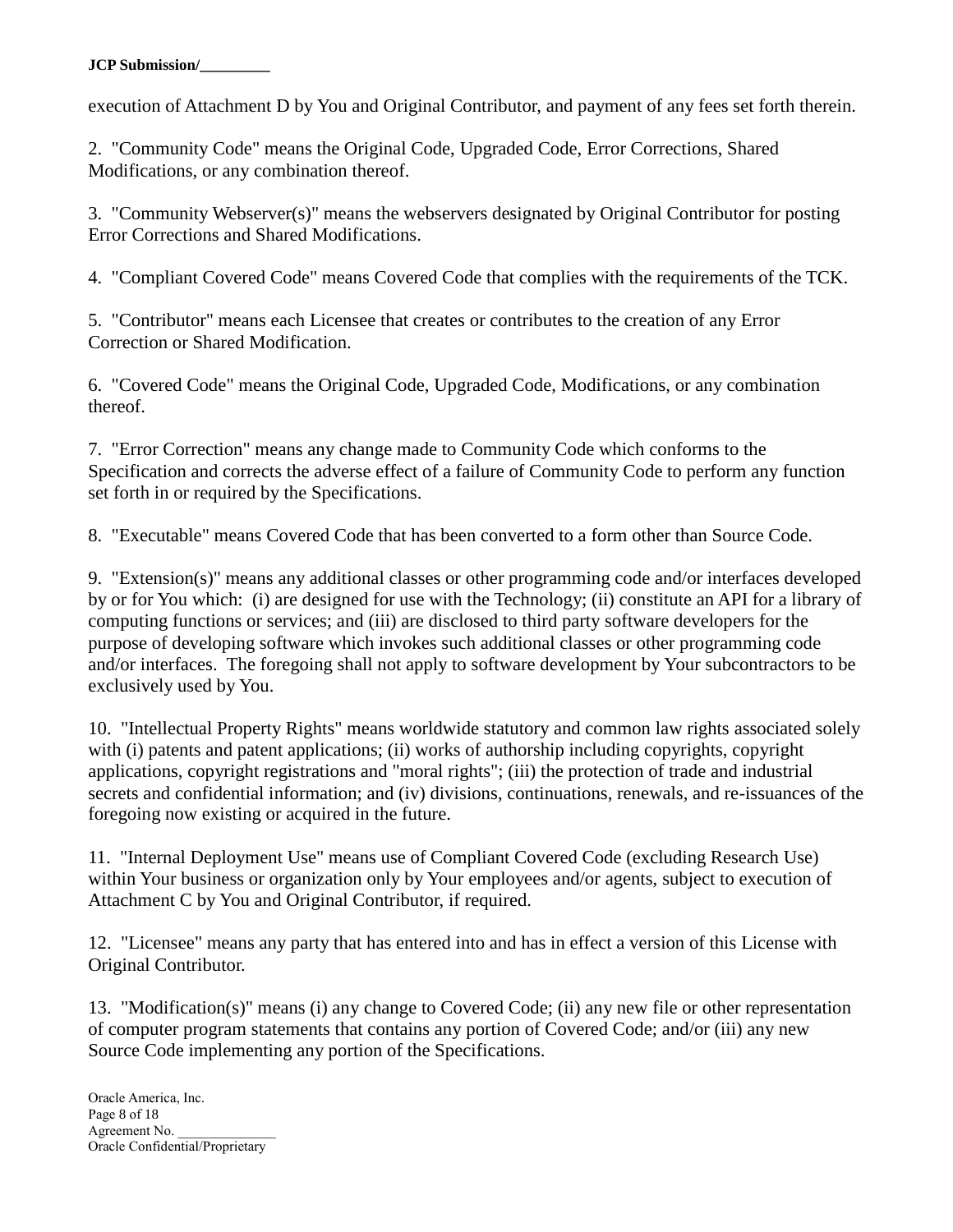14. "Original Code" means the initial Executables, and Source Code portions, if any, for the Technology as described on the Technology Download Site.

15. "Original Contributor" means Oracle America, Inc., and its successors and assigns.

16. "Reformatted Specifications" means any revision to the Specifications which translates or reformats the Specifications (as for example in connection with Your documentation) but which does not alter, subset or superset the functional or operational aspects of the Specifications.

17. "Research Use" means use and distribution of Covered Code only for Your research, development, educational or personal and individual use, and expressly excludes Internal Deployment Use and Commercial Use.

18. "Shared Modifications" means Modifications provided by You, at Your option, pursuant to Section 2.2, or received by You from a Contributor pursuant to Section 2.3.

19. "Source Code" means computer program statements written in any high-level, readable form suitable for modification and development.

20. "Specifications" means the specifications for the Technology and other documentation, as designated on the Technology Download Site, as may be revised by Original Contributor from time to time.

21. "Oracle Trademarks" means Original Contributor's ORACLE, SUN, JAVA, and JINI trademarks and logos, whether now used or adopted in the future.

22. "Technology" means the technology described in Attachment B, and Upgrades.

23. "Technology Compatibility Kit" or "TCK" means the test programs, procedures and/or other requirements licensed pursuant to Attachment E, designated by Original Contributor for use in verifying compliance of Covered Code with the Specifications, in conjunction with the Original Code and Upgraded Code. Original Contributor may, in its sole discretion and from time to time, revise a TCK to correct errors and/or omissions and in connection with Upgrades.

24. "Technology Download Site" means the site(s) designated by Original Contributor for access to the Original Code, Upgraded Code, TCK and Specifications.

25. "Upgrade(s)" means new versions of Technology designated exclusively by Original Contributor as an Upgrade and released by Original Contributor from time to time.

26. "Upgraded Code" means the Executables and Source Code portions, if any, for Upgrades, possibly including Modifications made by Contributors.

27. "You(r)" means an individual, or a legal entity acting by and through an individual or individuals,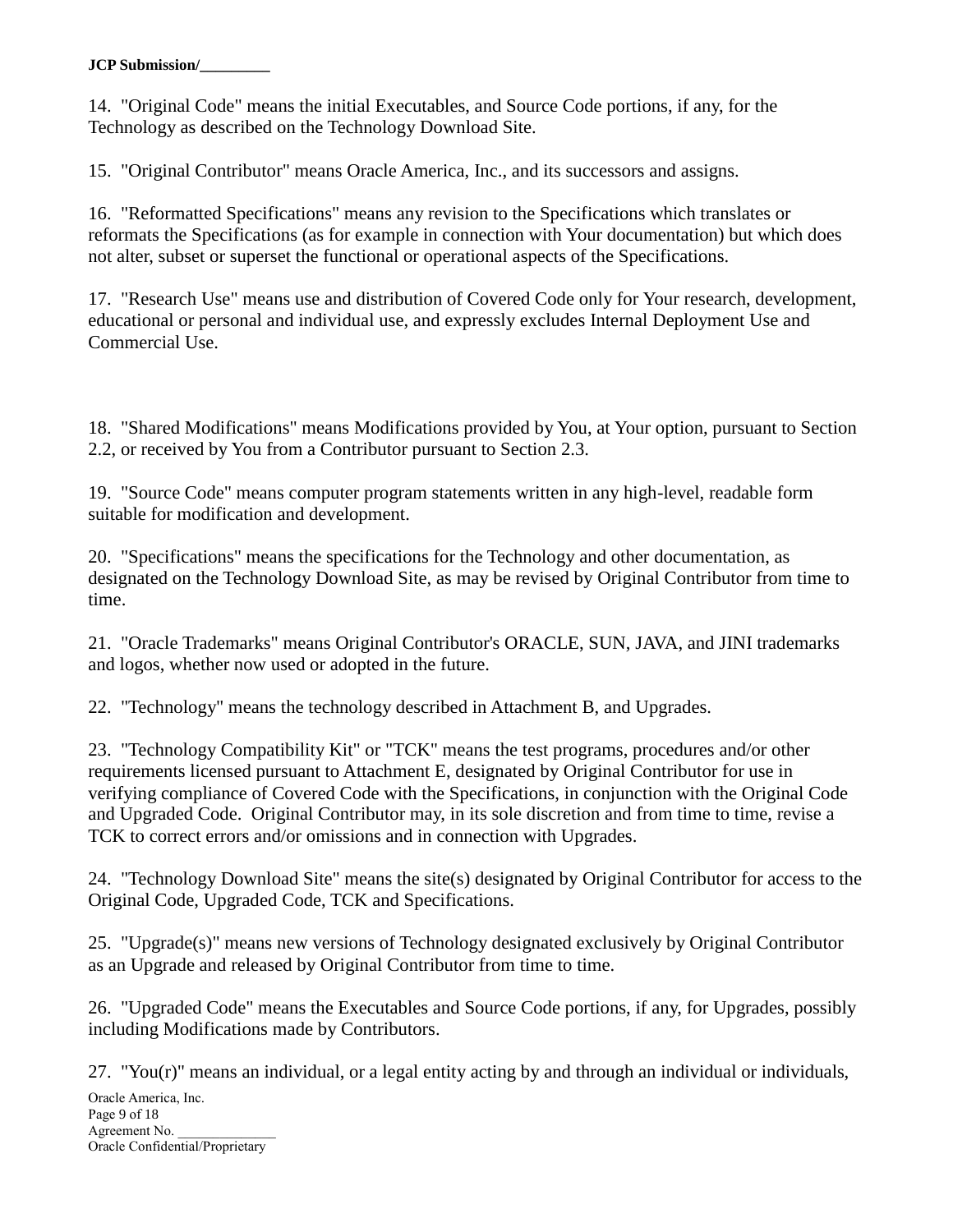exercising rights either under this License or under a future version of this License issued pursuant to Section 4.1. For legal entities, "You(r)" includes any entity that by majority voting interest controls, is controlled by, or is under common control with You.

Oracle America, Inc. Page 10 of 18 Agreement No. \_ Oracle Confidential/Proprietary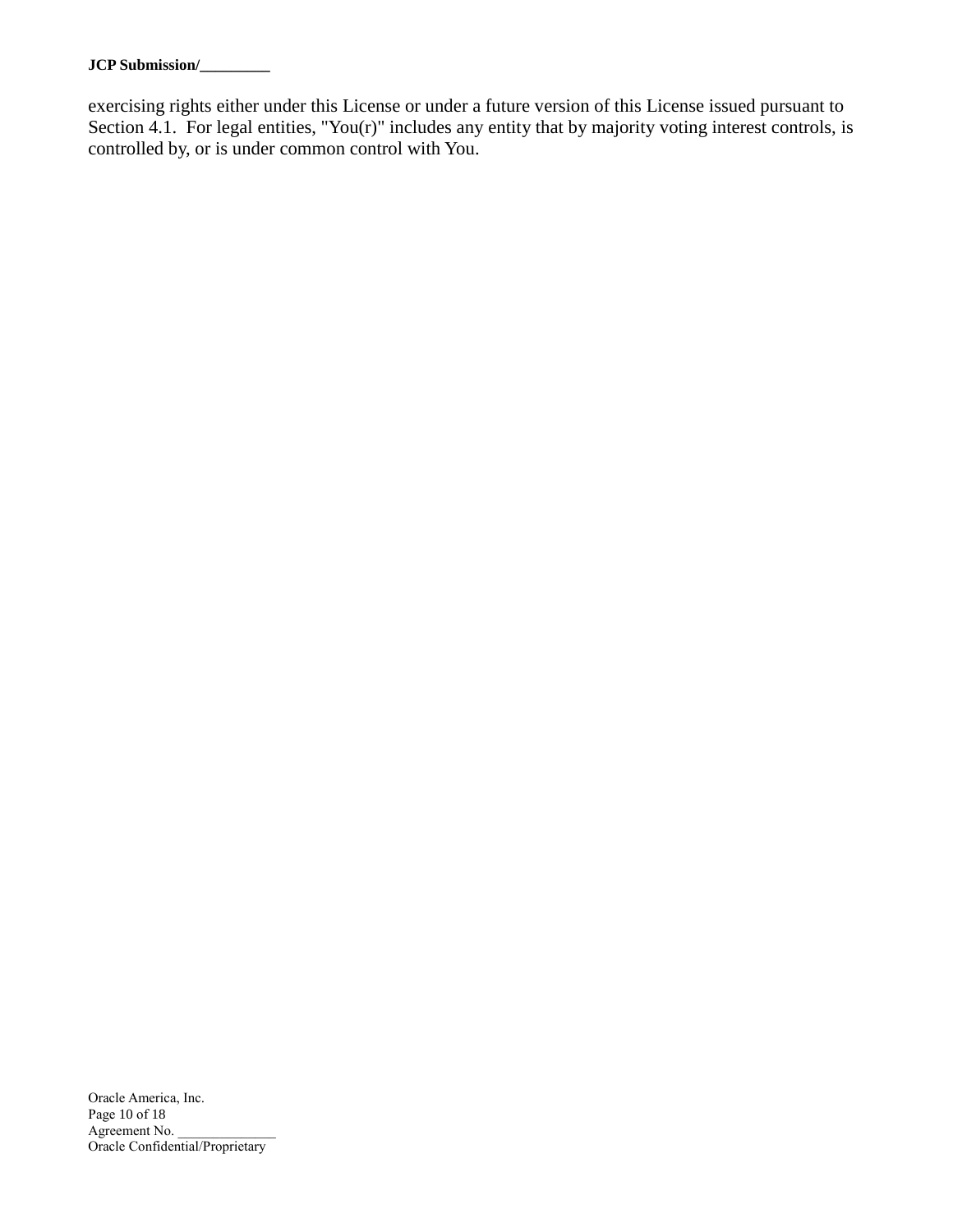## ATTACHMENT A REQUIRED NOTICES

## ATTACHMENT A-1 REQUIRED IN ALL CASES

"The contents of this file, or the files included with this file, are subject to the current version of Oracle Community Binary Reference Implementation License for [fill in name of applicable Technology] (the "License"); You may not use this file except in compliance with the License. You may obtain a copy of the License from Oracle America, Inc.. See the License for the rights, obligations and limitations governing use of the contents of the file.

The Original and Upgraded Code is [fill in name and version of applicable Technology]. The developer of the Original and Upgraded Code is Oracle. Oracle America, Inc. owns the copyrights in the portions it created. All Rights Reserved.

Contributor(s):

Associated Test Suite(s) Location:

\_\_\_\_\_\_\_\_\_\_\_\_\_\_\_\_\_\_\_\_\_\_\_\_\_\_\_\_\_\_\_\_"

\_\_\_\_\_\_\_\_\_\_\_\_\_\_\_\_\_\_\_\_\_\_\_\_\_\_\_\_\_\_\_\_\_\_\_\_\_\_\_\_\_\_\_\_\_\_\_

Oracle America, Inc. Page 11 of 18 Agreement No. Oracle Confidential/Proprietary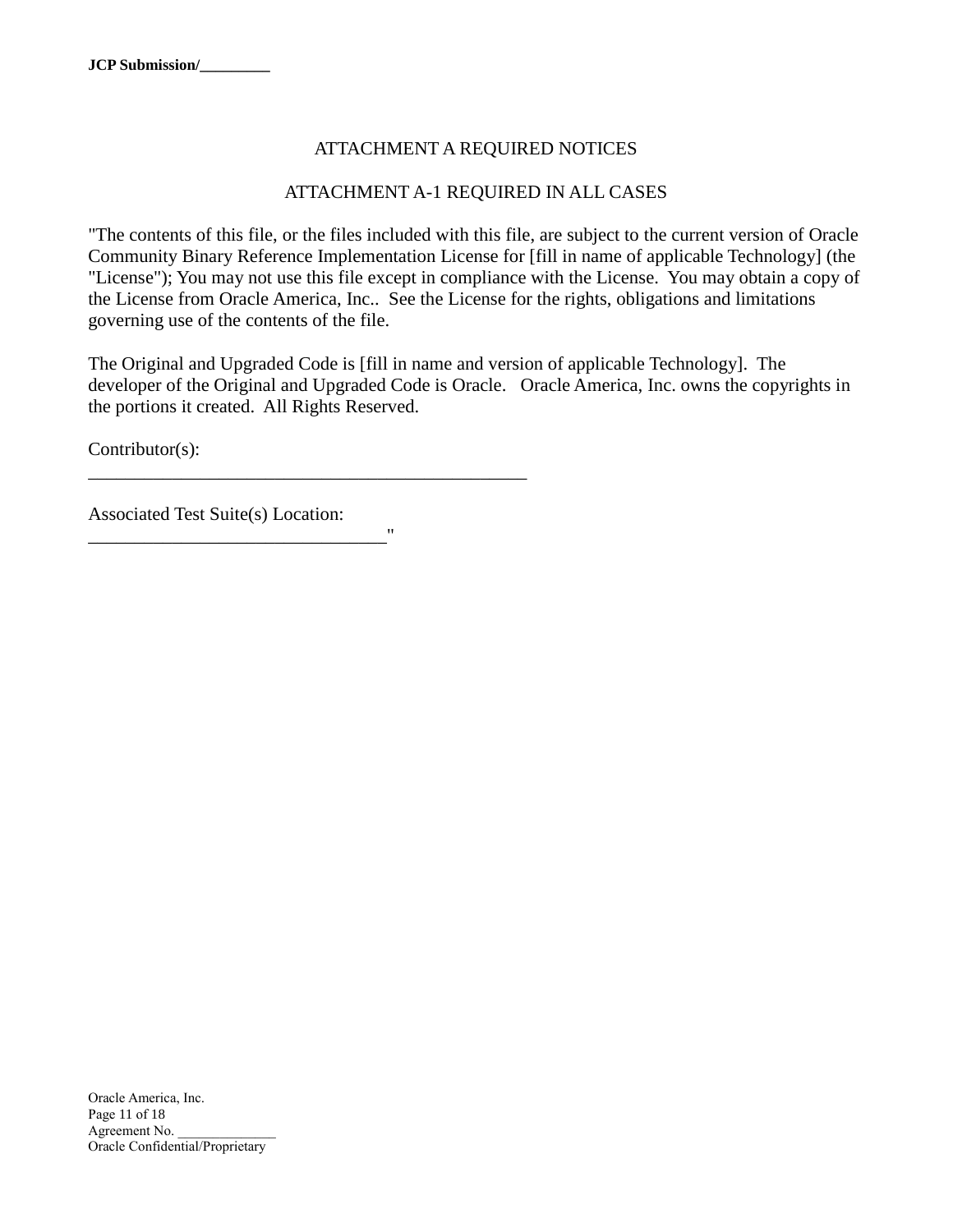## ATTACHMENT A-2 SAMPLE LICENSEE CERTIFICATION

"By clicking the 'Agree' button below, You certify that You are a Licensee in good standing under the Oracle Community Source License, [fill in applicable Technology and Version] ("License") and that Your access, use and distribution of code and information You may obtain at this site is subject to the License."

Oracle America, Inc. Page 12 of 18 Agreement No. \_\_\_\_\_\_\_\_\_\_\_\_\_\_ Oracle Confidential/Proprietary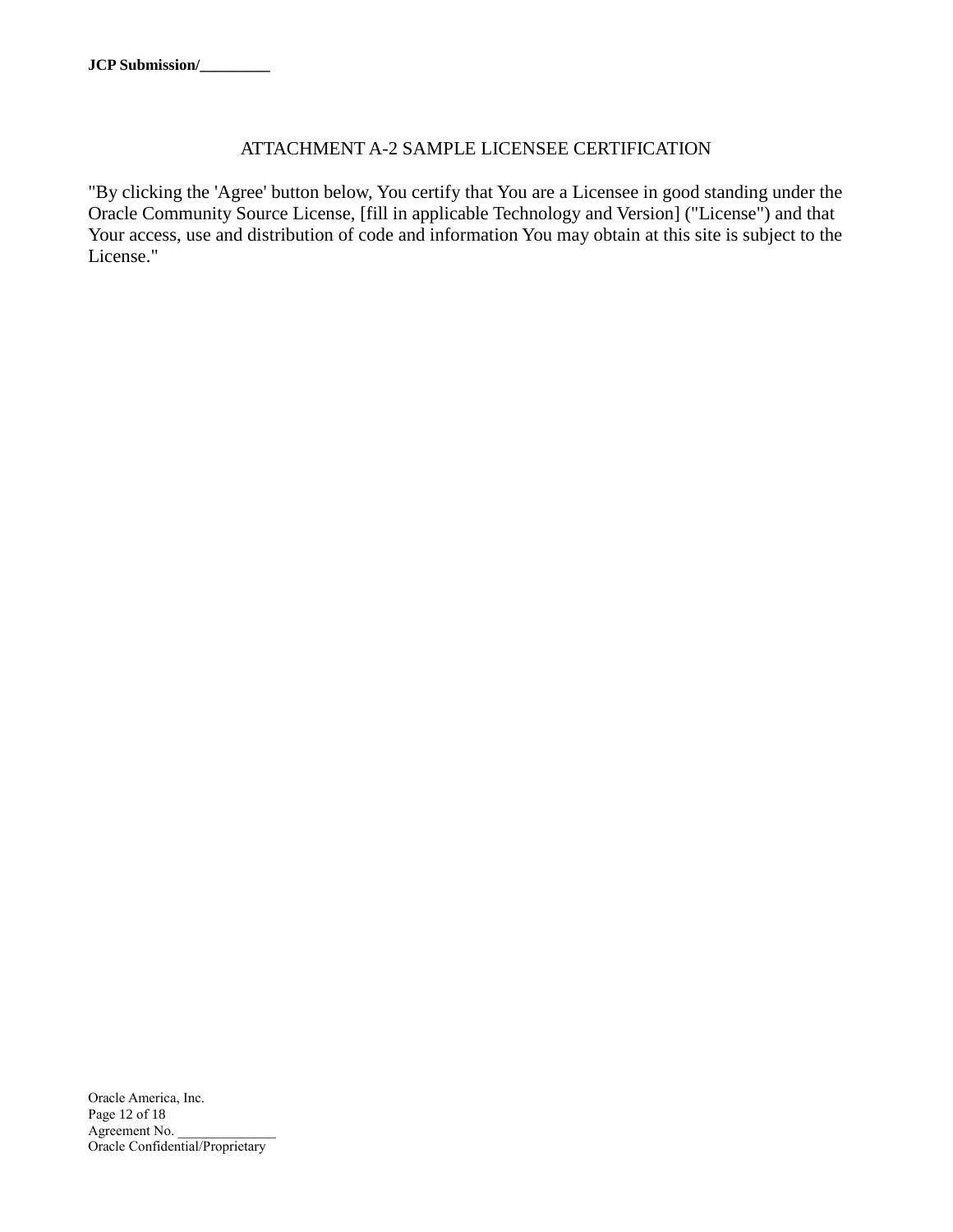## ATTACHMENT A-3 REQUIRED STUDENT NOTIFICATION

"This software and related documentation has been obtained by your educational institution subject to the Oracle Community Source License, [fill in applicable Technology]. You have been provided access to the software and related documentation for use only in connection with your course work and research activities as a matriculated student of your educational institution. Any other use is expressly prohibited.

## THIS SOFTWARE AND RELATED DOCUMENTATION CONTAINS PROPRIETARY MATERIAL OF ORACLE AMERICA, INC., WHICH ARE PROTECTED BY VARIOUS INTELLECTUAL PROPERTY RIGHTS.

You may not use this file except in compliance with the License. You may obtain a copy of the License from Oracle America, Inc.

Oracle America, Inc. Page 13 of 18 Agreement No. Oracle Confidential/Proprietary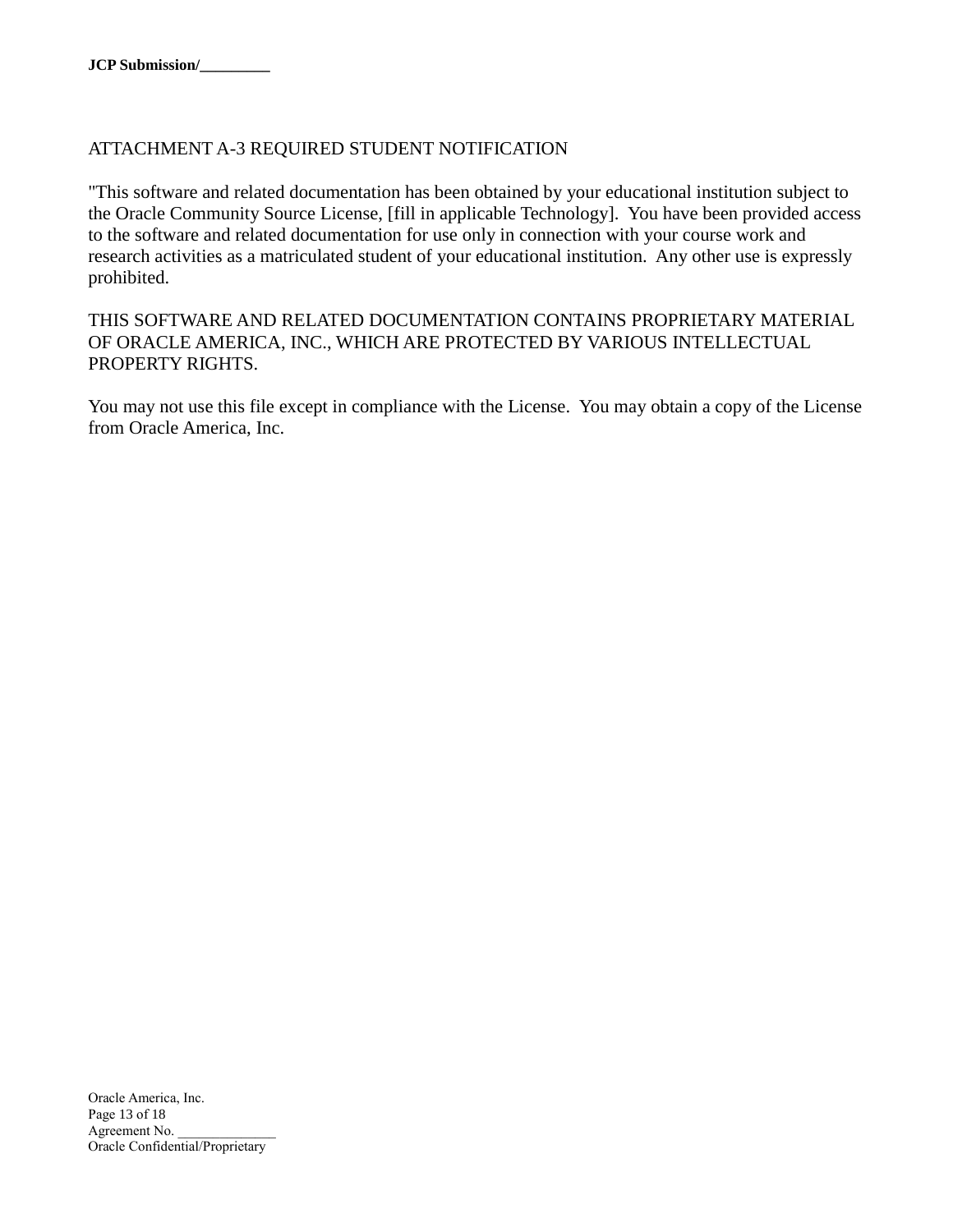## ATTACHMENT B

Description of "Technology"

Java (tm) Platform, \_\_\_\_\_\_\_\_\_\_\_\_ Edition, [INSERT FULL NAME OF TECHNOLOGY] [INSERT VERSION NUMBER] Technology as described on the Technology Download Site.

Oracle America, Inc. Page 14 of 18 Agreement No. \_ Oracle Confidential/Proprietary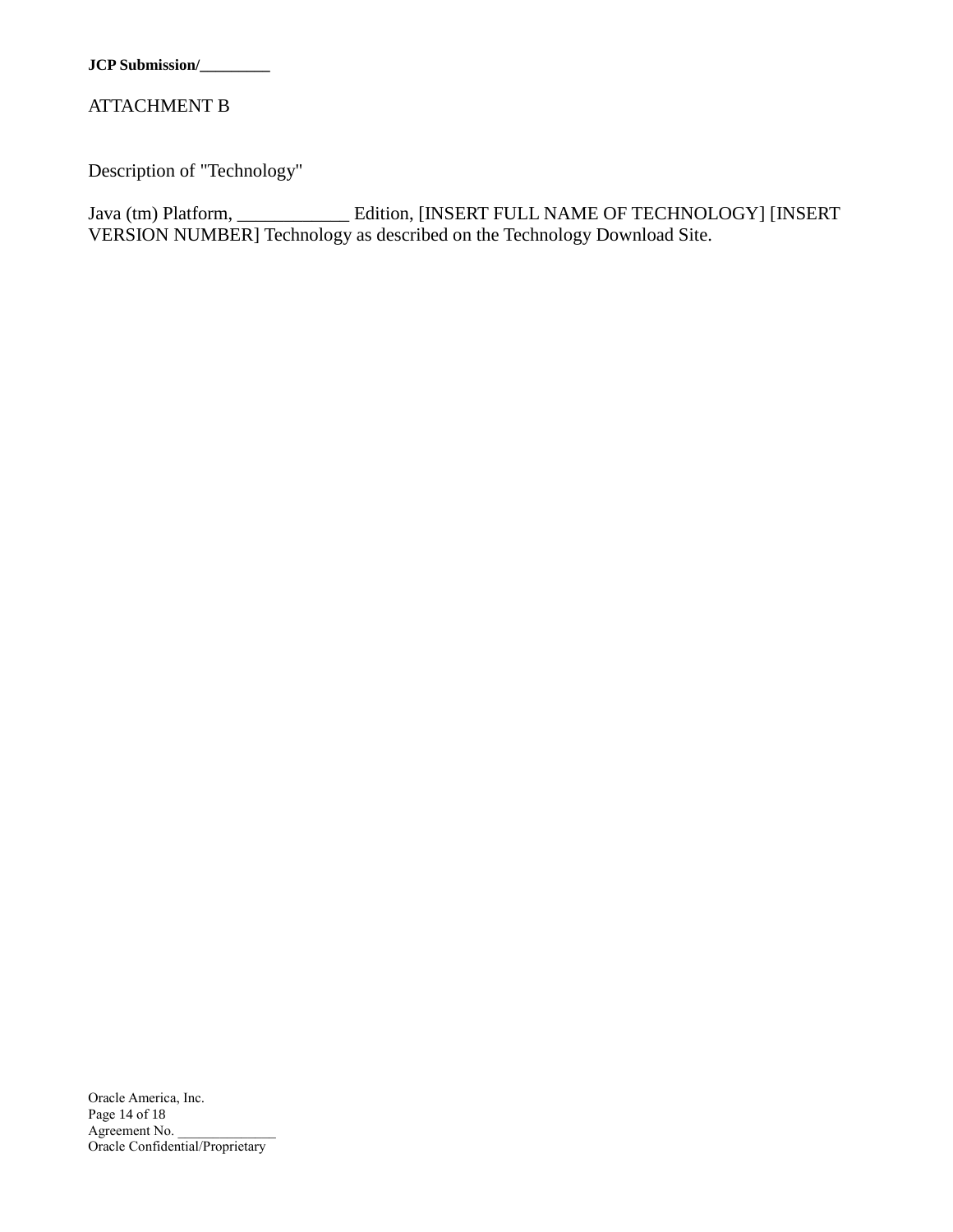## ATTACHMENT C INTERNAL DEPLOYMENT USE

This Attachment C is only effective for the Technology specified in Attachment B, upon execution of Attachment D (Commercial Use License) including the requirement to pay royalties. In the event of a conflict between the terms of this Attachment C and Attachment D, the terms of Attachment D shall govern.

1. Internal Deployment License Grant. Subject to Your compliance with Section 2 below, and Section 8.10 of the Research Use license; in addition to the Research Use license and the TCK license, Original Contributor grants to You a worldwide, non-exclusive license, to the extent of Original Contributor's Intellectual Property Rights covering the Original Code, Upgraded Code and Specifications, to do the following:

a) reproduce and distribute internally, Original Code and Upgraded Code as part of Compliant Covered Code, and Specifications, for Internal Deployment Use,

b) compile the source code portions, if any, of such Original Code and Upgraded Code, as part of Compliant Covered Code, and reproduce and distribute internally the same in Executable form for Internal Deployment Use, and

c) reproduce and distribute internally, Reformatted Specifications for use in connection with Internal Deployment Use.

2. Additional Requirements and Responsibilities. In addition to the requirements and responsibilities described under Section 3.1 of the Research Use license, and as a condition to exercising the rights granted under Section 3 above, You agree to the following additional requirements and responsibilities:

2.1. Compatibility. All Covered Code must be Compliant Covered Code prior to any Internal Deployment Use or Commercial Use, whether originating with You or acquired from a third party. Successful compatibility testing must be completed in accordance with the TCK License. If You make any further Modifications to any Covered Code previously determined to be Compliant Covered Code, you must ensure that it continues to be Compliant Covered Code.

Oracle America, Inc. Page 15 of 18 Agreement No. Oracle Confidential/Proprietary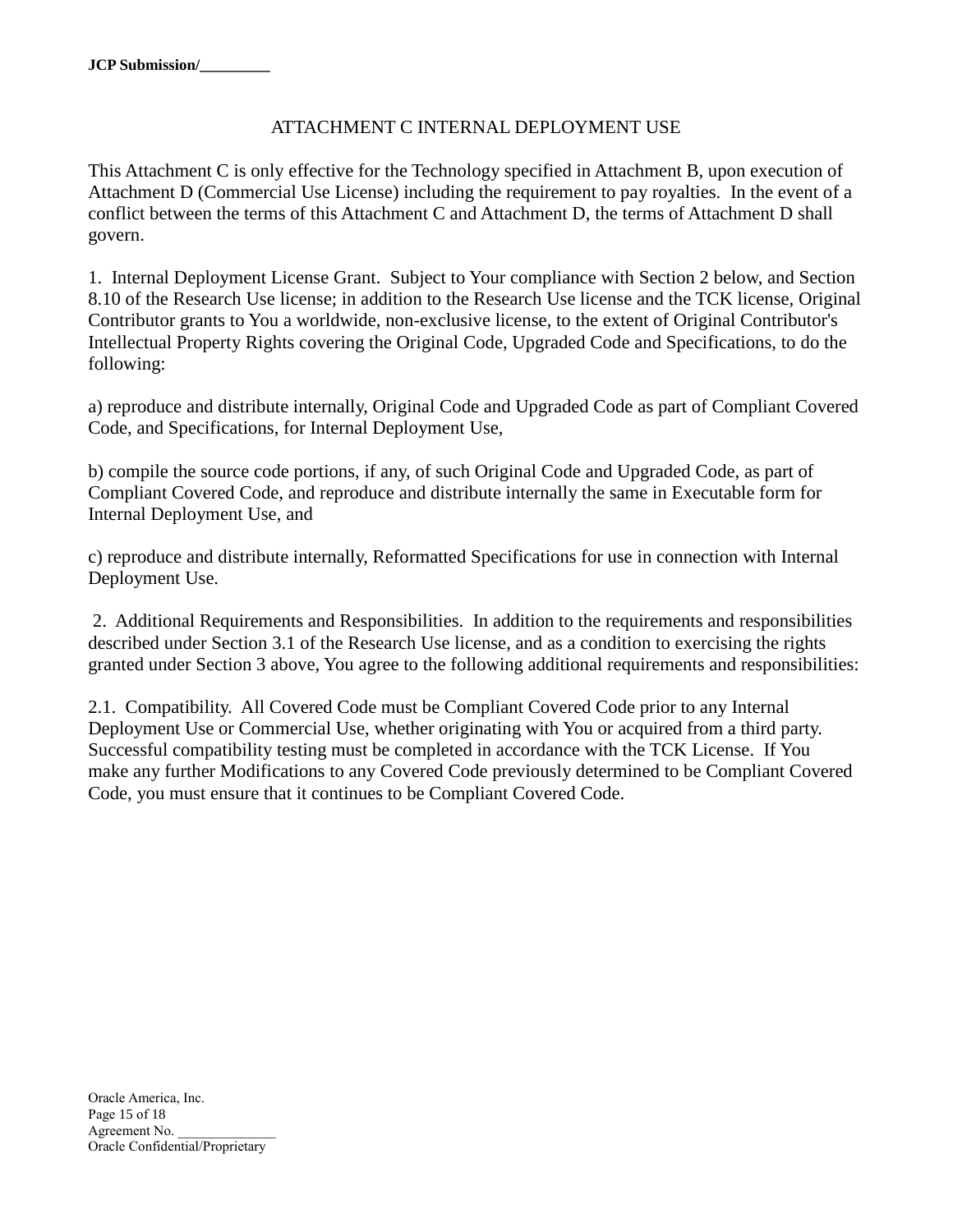ATTACHMENT D COMMERCIAL USE LICENSE

Oracle America, Inc. Page 16 of 18 Agreement No. Oracle Confidential/Proprietary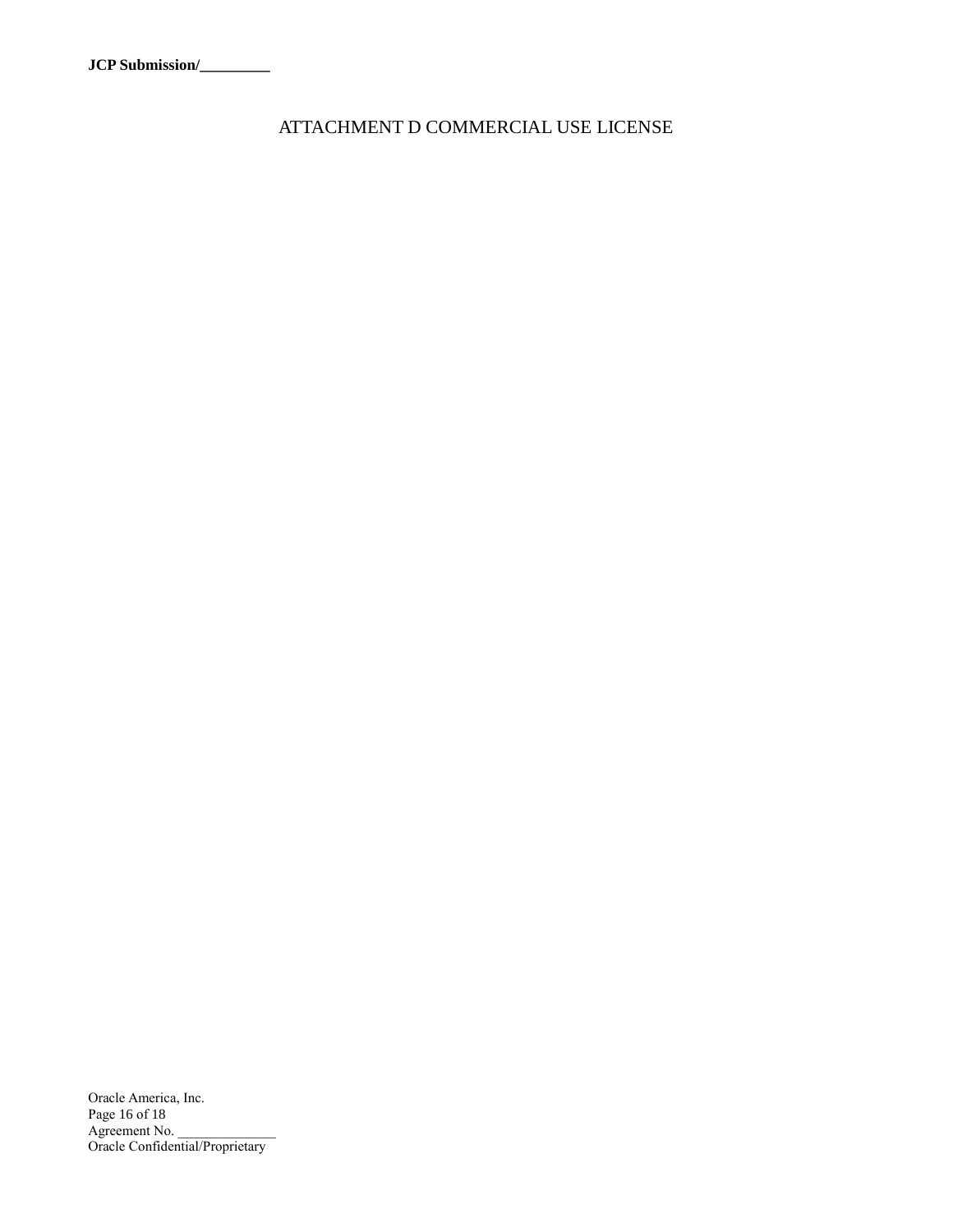# ATTACHMENT E TECHNOLOGY COMPATIBILITY KIT

Same general terms as Standalone TCK.

Oracle America, Inc. Page 17 of 18 Agreement No. Oracle Confidential/Proprietary